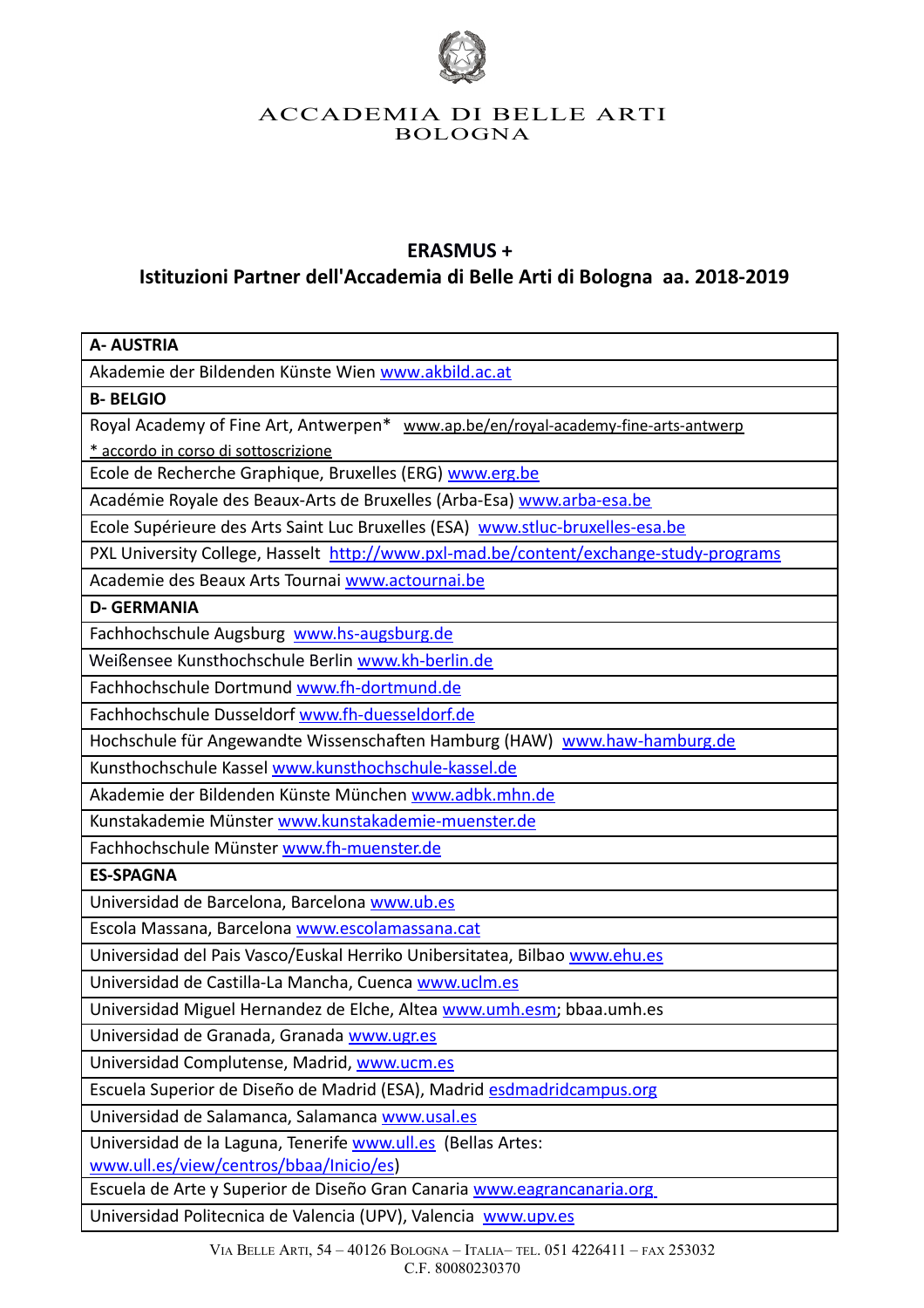

# ACCADEMIA DI BELLE ARTI BOLOGNA

## **F-FRANCIA**

Ecole Européenne Supérieure de l'Image (EESI), Angoulême [www.eesi.eu](http://www.eesi.eu/)

Ecole Supérieure d'Art e& Médias de Caen/Chebourg (ésam) [www.esam-c2.fr](http://www.esam-c2.fr/)

Ecole Européenne Supérieure d'Art et de Design Marseille-Mediterranée, Marseille (ESADMM) [www.esadmm.fr](http://www.esadmm.fr/)

Université Paris 8 Vincennes-Saint Denis, Paris [www.univ-paris8.fr](http://www.univ-paris8.fr/)

École Nationale Supérieure Ldes Arts Décoratifs (ENSAD), Paris [www.ensad.fr](http://www.ensad.fr/) 

Ecole d'Art et Design de Saint-Etienne (ESADSE), Saint-Etienne [www.esadse.fr](http://www.esadse.fr/)

Haute Ecole des Arts du Rhin (HEAR), Strasbourg [www.esad-stg.org](http://www.esad-stg.org/)

Villa Arson Ecole nationale supérieure d'art, Nice [www.villa-arson.org](http://www.villa-arson.org/)

#### **GR-GRECIA**

Athens School of Fine Art, Athens [www.asfa.gr](http://www.asfa.gr/)

#### **IRL-IRLANDA**

National College of Art and Design, Dublin [www.ncad.ie](http://www.ncad.ie/)

#### **LV-LETTONIA**

Art Academy of Latvia, Riga\* www.lma.ly \*accordo in corso di sottoscrizione

#### **LT-LITUANIA**

Vilniaus dailes Akademija /Vilnius Academy of Fine Arts, Vilnius [www.vda.lt](http://www.vda.lt/)

#### **N-NORVEGIA**

Kunsthögskolen i Bergen (KHIB)/ Bergen Academy of Art and Design, Bergen [www.khib.no](http://www.khib.no/)

## **NL-OLANDA**

Willem de Kooning Academy (WdKA), Rotterdam [www.wdka.nl](http://www.wdka.nl/)

ArtEZ Hogeschool voor de Kunsten, Enschede [www.artez.nl](http://www.artez.nl/)

#### **P-PORTOGALLO**

Universidade de Lisboa, Lisboa [www.ul.pt](http://www.ul.pt/)

Universidade do Porto, Porto [www.up.pt](http://www.up.pt/)

Universidade da Beira Interior, Covilhã www.ubi.pt

# **PL-POLONIA**

Akademia Sztuk Pieknych in Warszawie/Academy of Fine Arts in Warsaw, Warsaw

[www.asp.waw.pl](http://www.asp.waw.pl/) 

# **RO-ROMANIA**

Romania Universitatea Nationala de Arte Bucuresti, Bucarest [www.unarte.ro](http://www.unarte.ro/)

**SE-SVEZIA**

Konstfack Stockolm, Stockolm [www.konstfack.se](http://www.konstfack.se/)

#### **SK-SLOVACCHIA**

Academy of Fine Arts and Design Bratislava, Bratislava [www.vsvu.sk/en](http://www.vsvu.sk/en)

#### **SL-SLOVENIA**

University of Ljubljana, Academy of Fine Arts and Design, Ljubljana [www.aluo.uni-lj.si/eng/](http://www.aluo.uni-lj.si/eng/) Faculty of Design, Ljubljana [www.vsd.si/english/](http://www.vsd.si/english/)